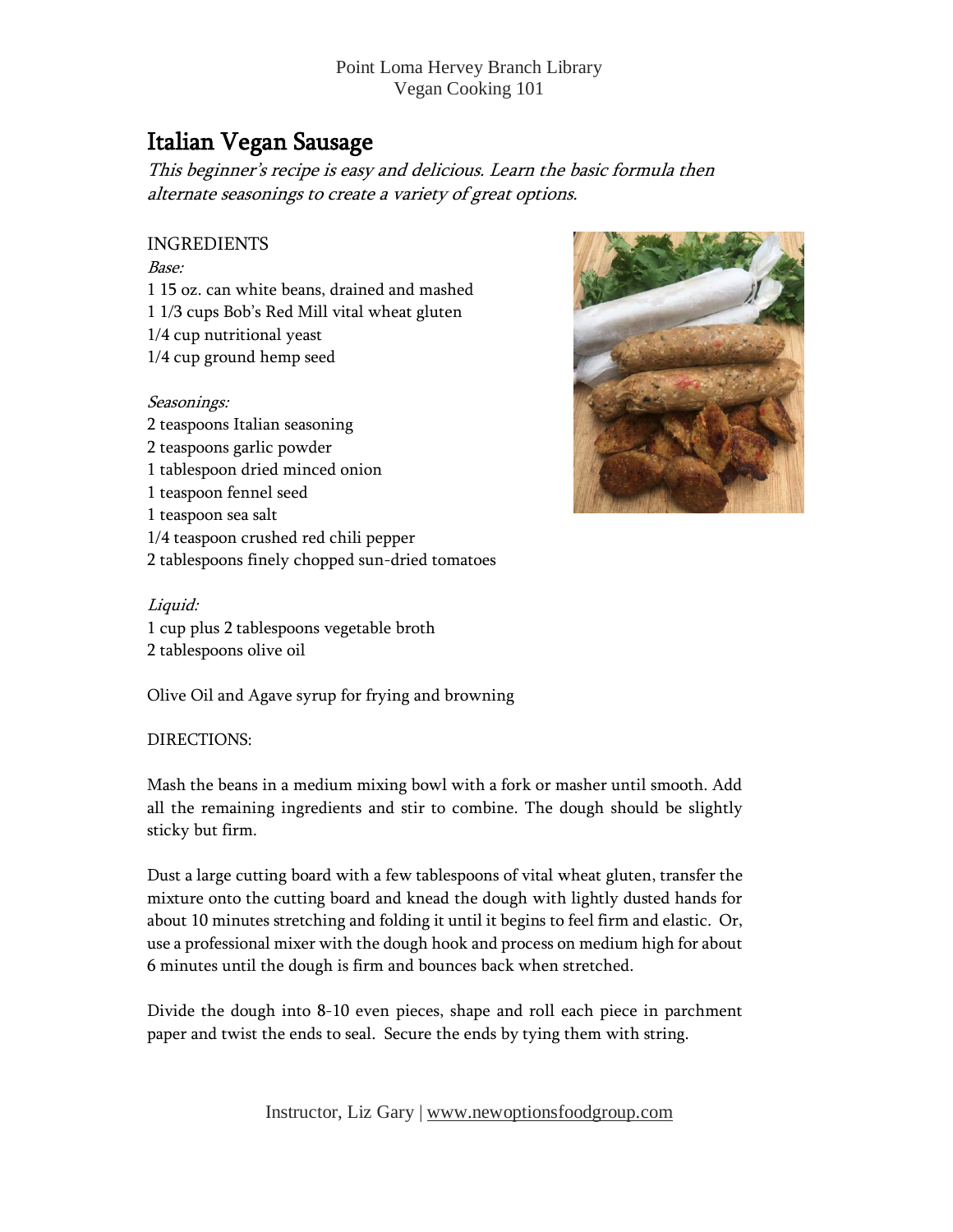Prepare a large pot with a steamer basket. Place a few inches of water in the bottom of the pot and bring it to a boil. Arrange the sausages in the steamer basket, cover with a lid and steam on medium high heat for 60 minutes checking the water level every 20 minutes to add additional water as needed. Test for doneness by unwrapping one of the sausages, the paper should pull away easily and the sausage will be firm when done.

Remove cooled sausages from their parchment casing and grill them, fry them, crumble them, or use them as a substitute in any recipe that calls for traditional sausage.

For best browning results place a combination of 1 tablespoon olive oil and 1 teaspoon of agave syrup in a frying pan or on a flat grill, cook sliced or whole sausages in the oil until they are golden brown and enjoy.

# Quick and Easy Grilled Veggie Kebobs

Simple and delicious, always an easy winner. Pick an assortment of your favorite vegetables and heat up the grill, dinner's ready!

Suggested vegetables: Baby patty pan squash, skewered whole Cherry tomatoes, skewered whole Zucchini, cut into chunks Yellow squash, cut into chunks Mushrooms, skewered whole Purple Onion, cut into 1" pieces Red, yellow, green, orange, bell peppers, cut into 1" inch pieces 1 16 oz. vacuum packed firm tofu, cut into cubes or vegan sausage cut into chunks



Season with: Sunflower oil for coating and a dry rub seasoning

Serve with: Your favorite rice

Prepare the rice according to package directions.

Instructor, Liz Gary | [www.newoptionsfoodgroup.com](http://www.newoptionsfoodgroup.com/)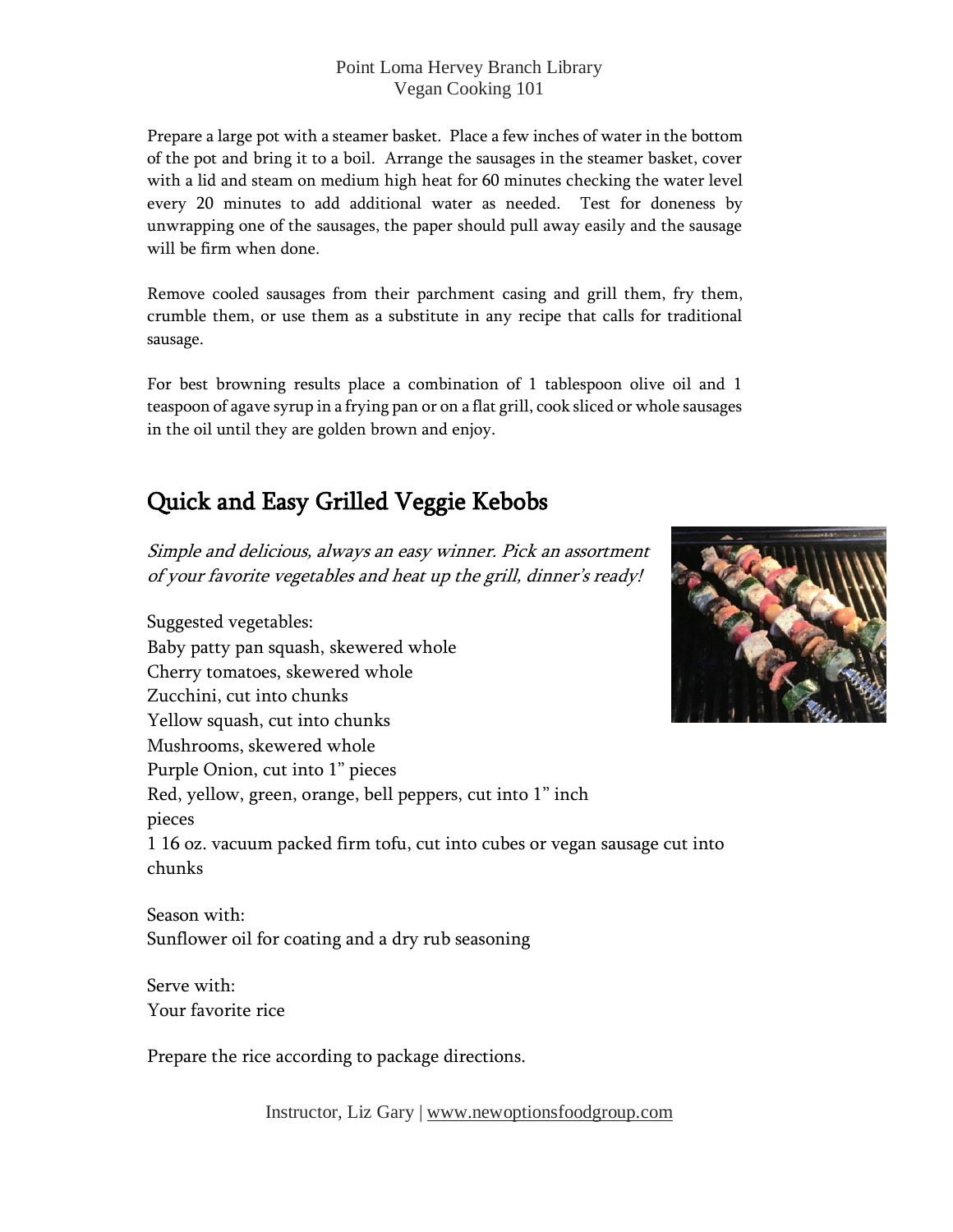Prepare the bamboo skewers by soaking them in water or try using professional stainless-steel kebob skewers for quicker even cooking.

Prepare the vegetables. Place them in a large bowl and coat them lightly with oil. Sprinkle a generous amount of dry rub over them then skewer them alternating the veggies with the tofu or vegan sausage.

Heat the grill to medium high. Cook 4-5 minutes on each side until they begin to brown. Serve with rice and enjoy!

## Coconut Rice

 cups Jasmine white rice 15 oz. can coconut milk cups filtered water teaspoon agave syrup  $\frac{1}{2}$  teaspoon sea salt

Measure the rice and pour it into a medium bowl. Add water to the bowl until the rice has been covered by 1-2 inches of water. Stirthe rice to remove the excess starch and the water becomes milky, drain it well then transfer to a medium saucepan.

Pour the coconut milk into a two-cup liquid measuring cup. Add enough water to make two cups of liquid then pour it into the rinsed rice. Add an additional two cups of water, the agave syrup (or substitute with sugar), and salt. Bring to a boil, reduce the heat and simmer for about 20 minutes until all the liquid is absorbed. Serve hot, top with a garnish of chopped cilantro, scallions, or a sprinkle of sesame seeds.